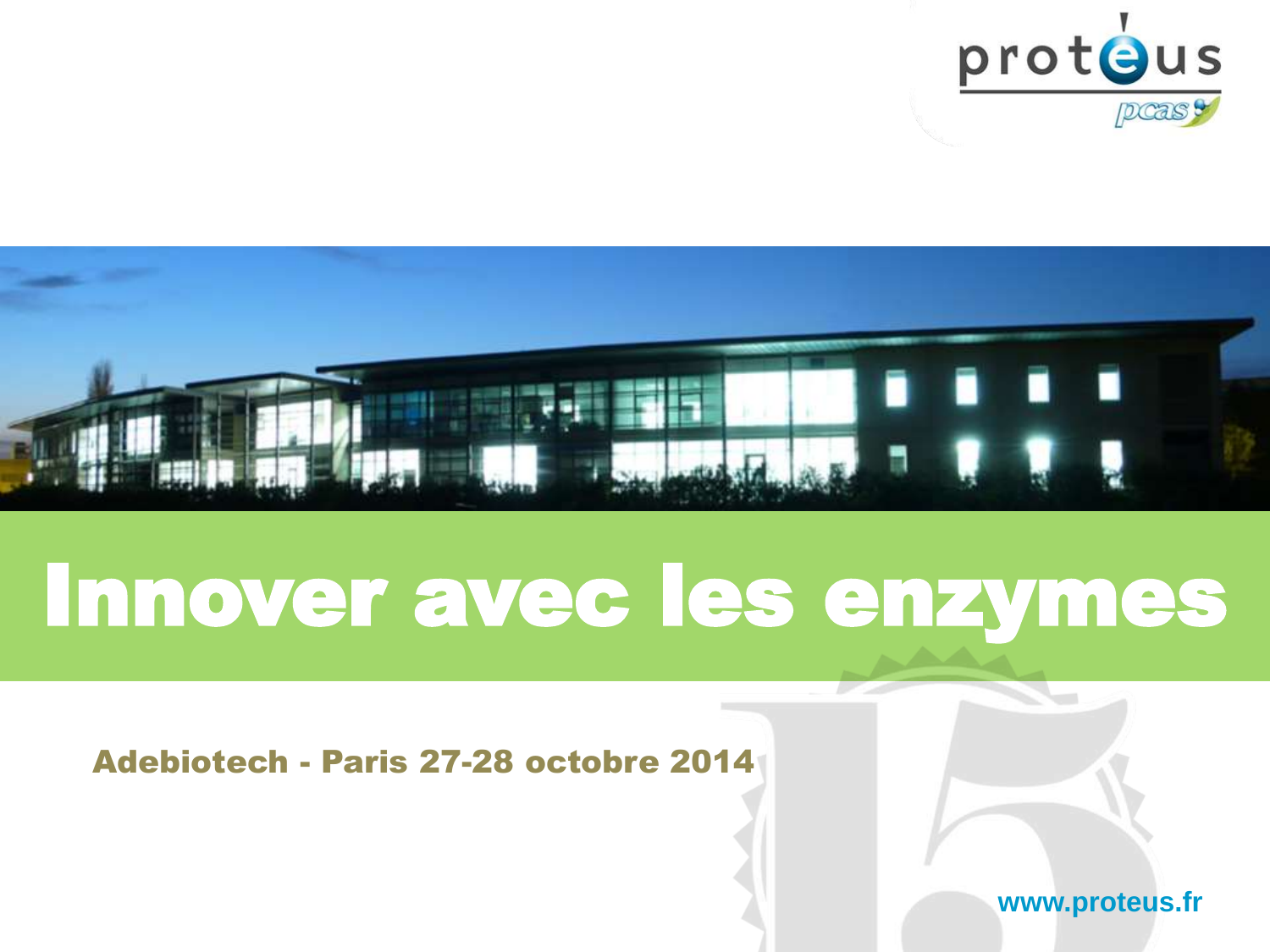

- **Pharmaceuticals :**
- **Cosmetics :**
- **Home & Personal Care;**
- **Agro-industry ;**
- **Environment ;**
- **Energy ;**
- Others (paper, textile, chemistry …)

# Fields of Innovation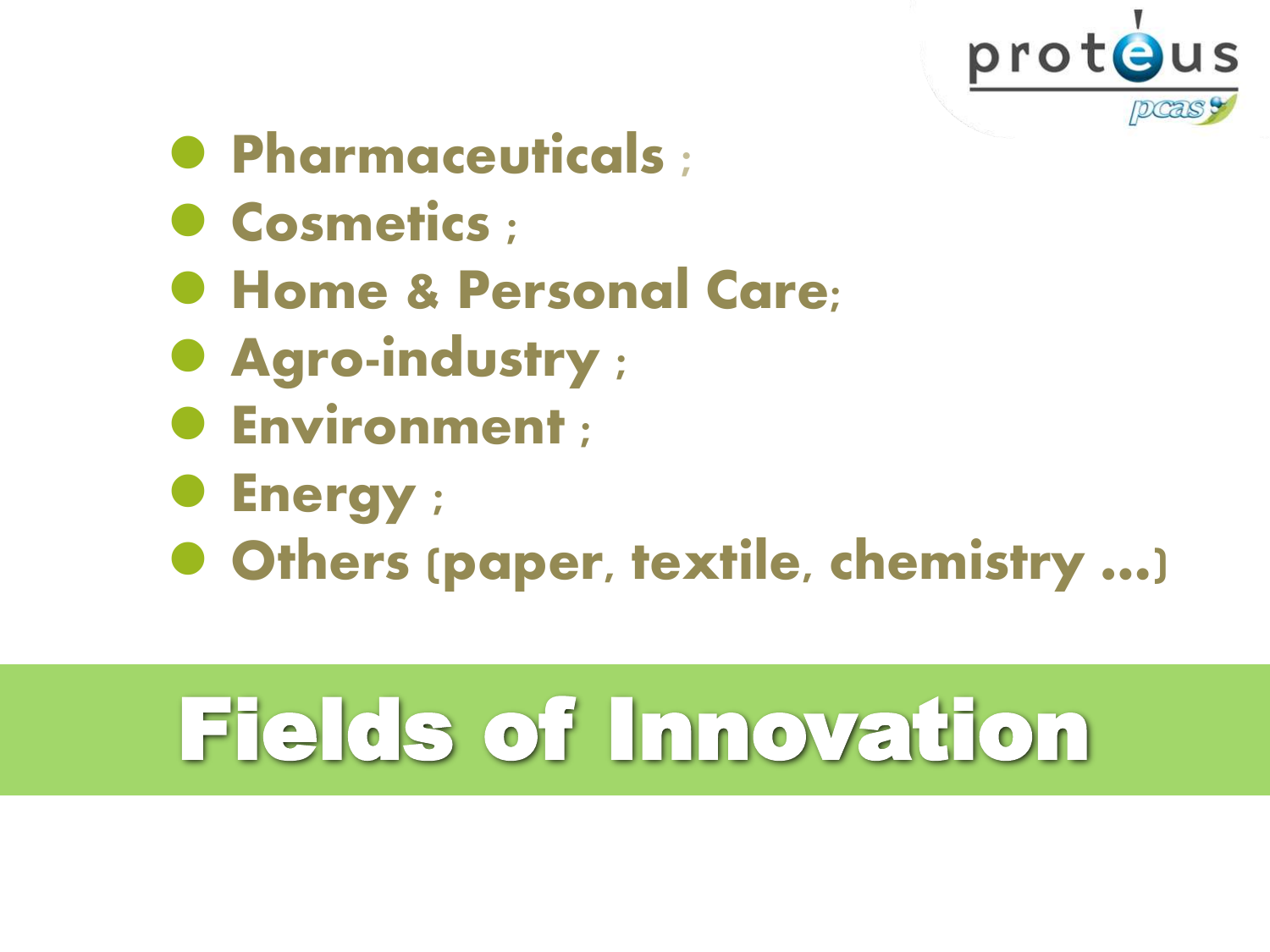

| <b>Consulting</b>                  | . Desk-based feasibility studies and<br>proposal of strategies                                      |
|------------------------------------|-----------------------------------------------------------------------------------------------------|
| Screening                          | · Proteus enzymes portfolio<br>· Micro-organisms library                                            |
| <b>Optimization</b>                | . Enzyme engineering (Mol. Biol.)<br>· Improvement of enzyme manufacturing<br>process - Formulation |
| <b>Scale up</b>                    | . Production of enzymes<br>. Optimization of fermentation process<br>. Management of CMOs           |
| <b>Industrialization</b><br>(PCAS) | • Manufacturing using chemo-biocatalytic<br>processes under GMP or non GMP<br><b>standards</b>      |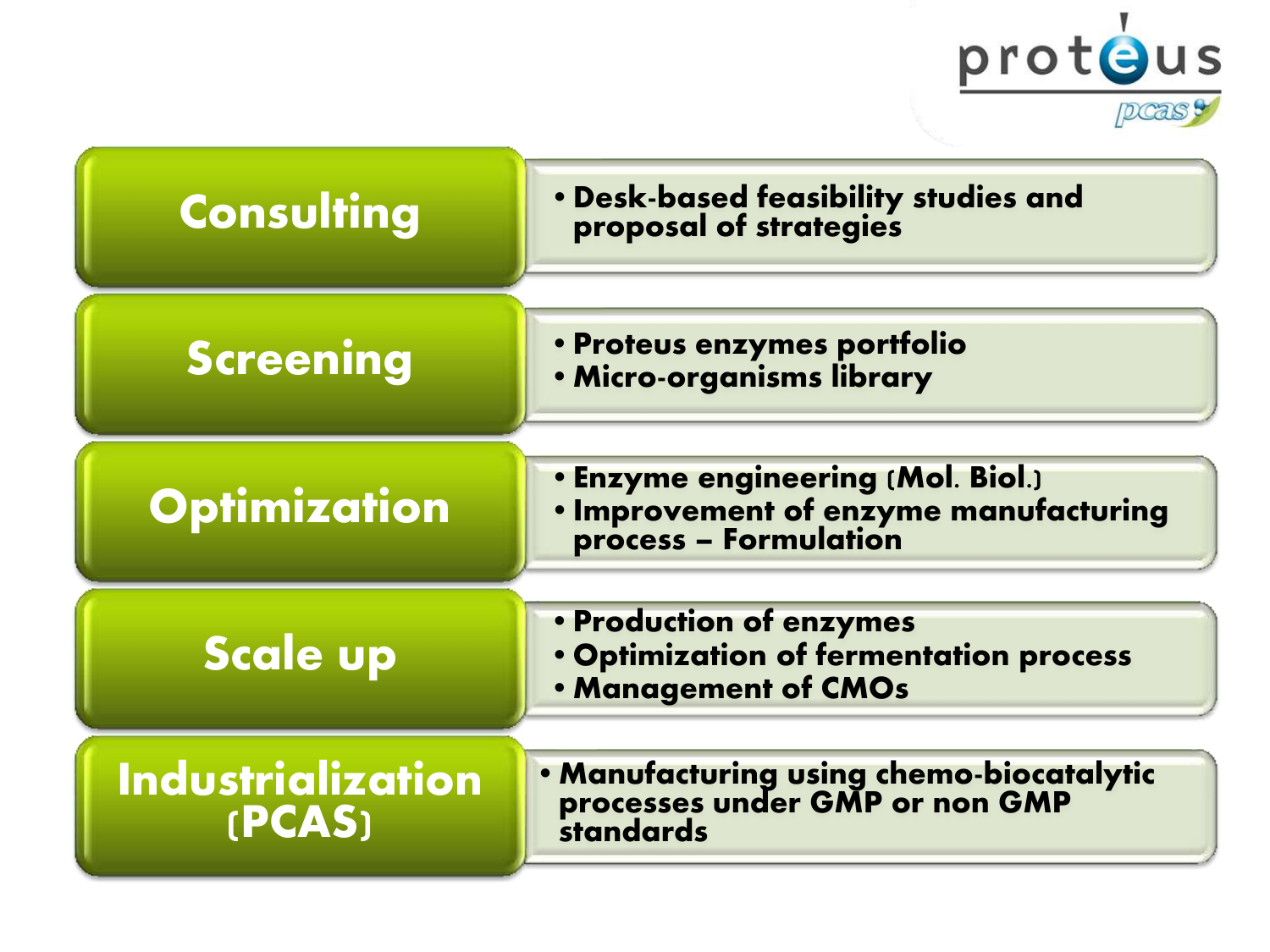

#### Multi-disciplinary Team Biodiversity resources

#### protous pcas9

#### Automatized platform

**ROOOO** 

#### Commercial Production

Julie



温度

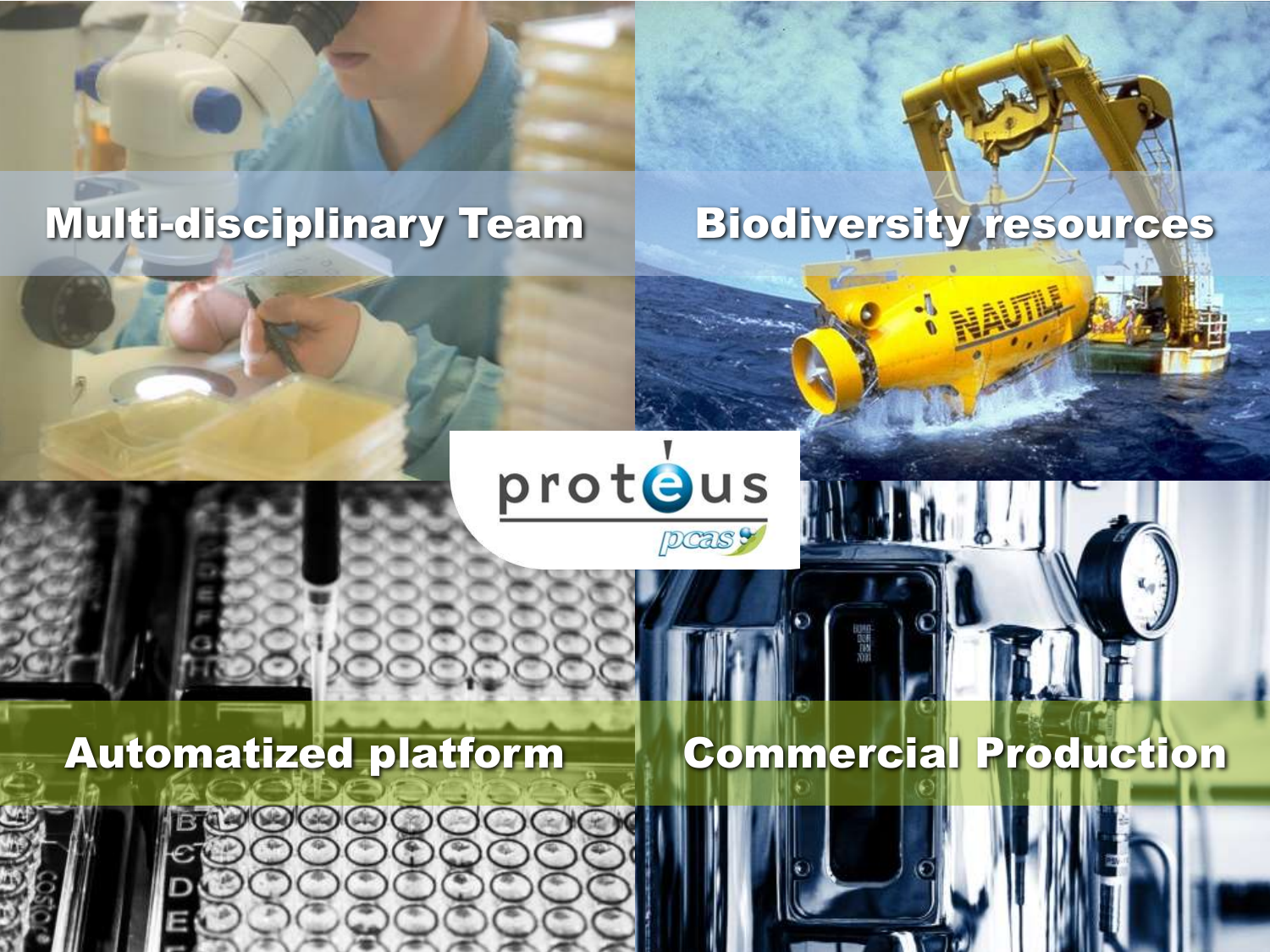

#### Strategies for obtention of fine- tuned enzymes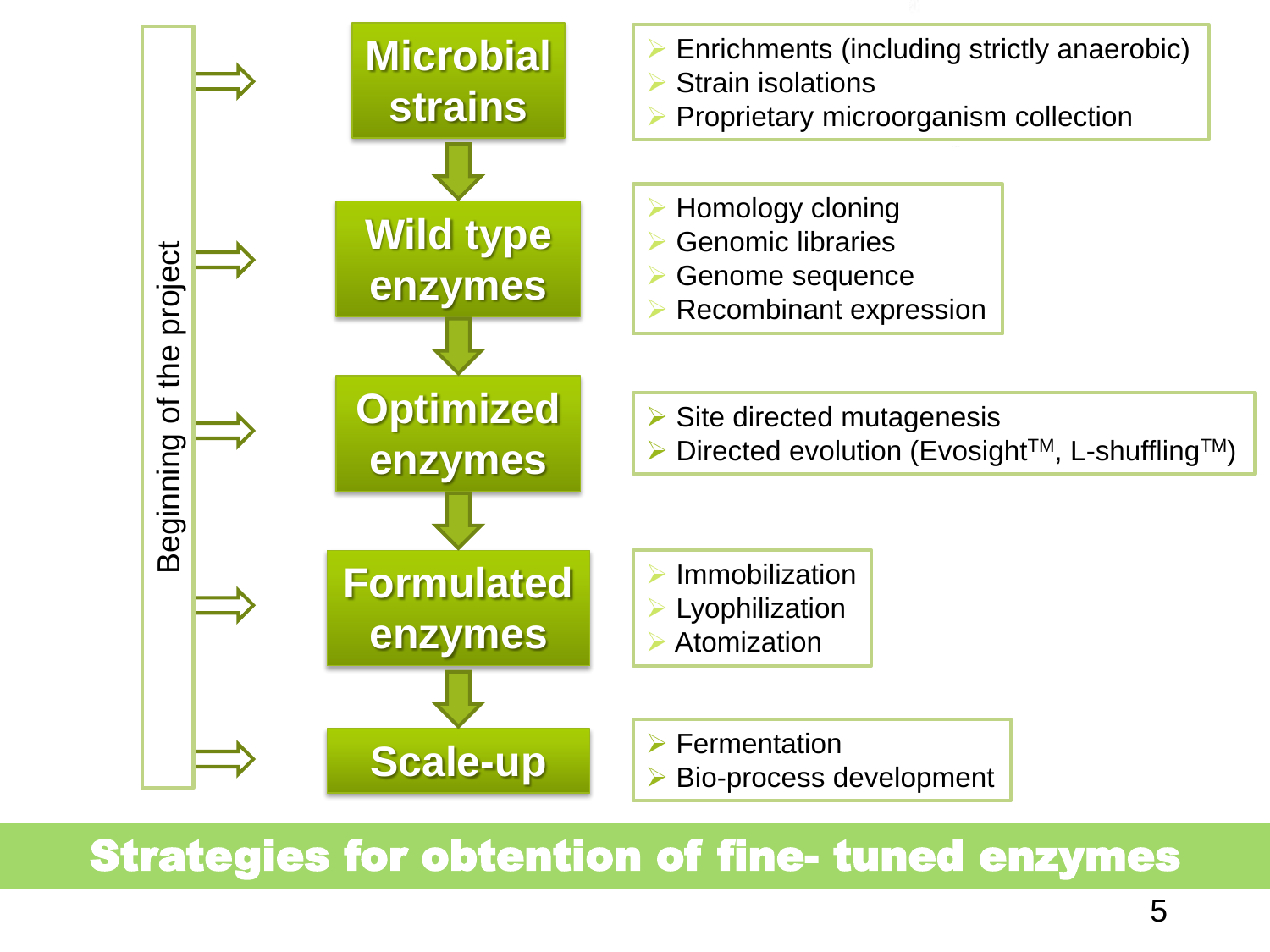





# **Examples : dehalogenases**

**Different strategies for different substrates**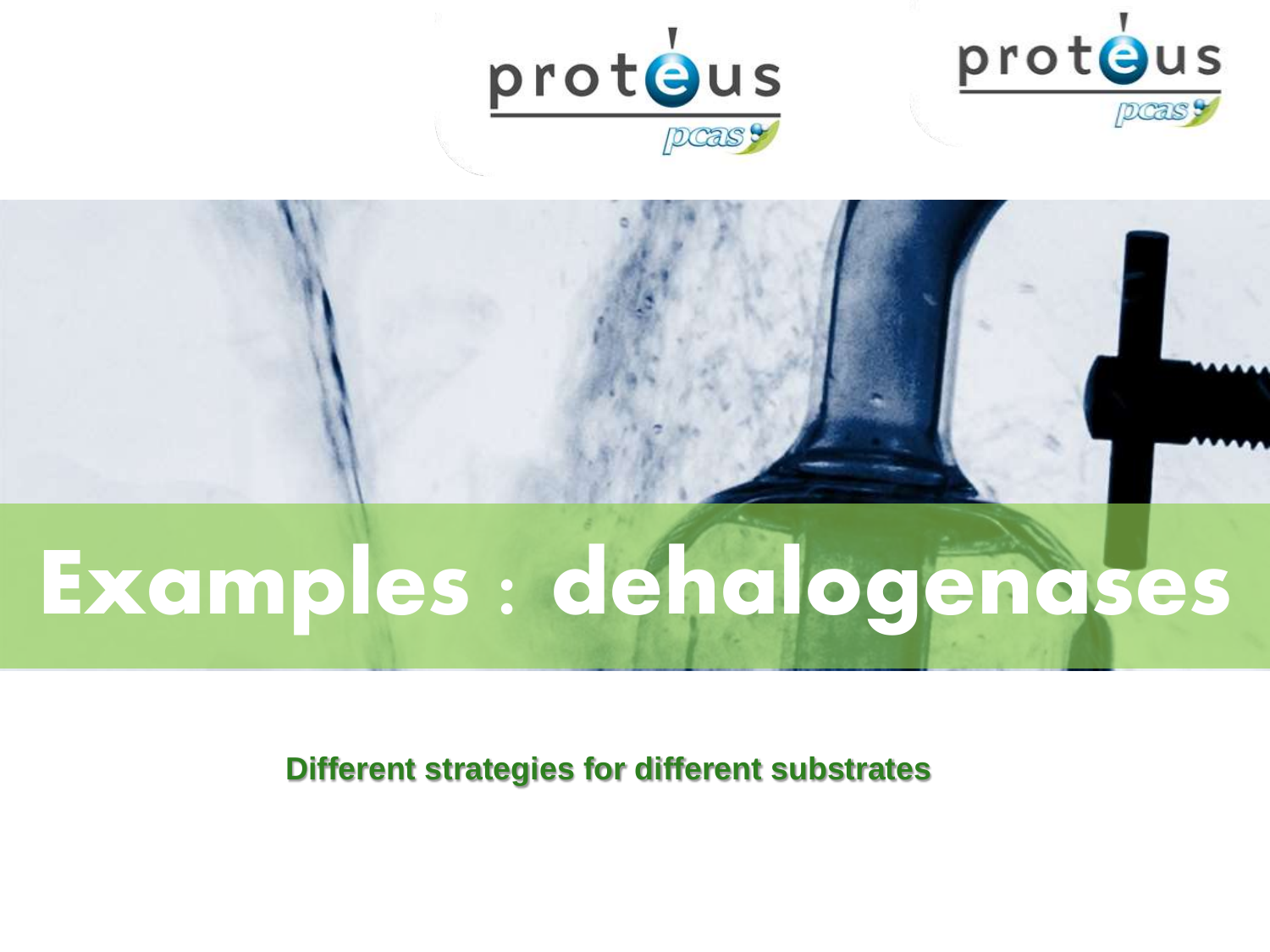Carbon source : targeted substrate Inoculum = suitable environmental samples (polluted with halogenated compounds)







| <b>substrate</b>             | <b>Isolated strains</b>                                        |
|------------------------------|----------------------------------------------------------------|
| chloro-3-butyric acid        | 29                                                             |
| 3-chloro-1, 2-propanediol 53 |                                                                |
| 2-chlorobutyramide           | 43 (incl. 28 enantioselective for one or the other enantiomer) |
| bromo-2-hexanoic acid        | 14                                                             |

## Enrichments and isolations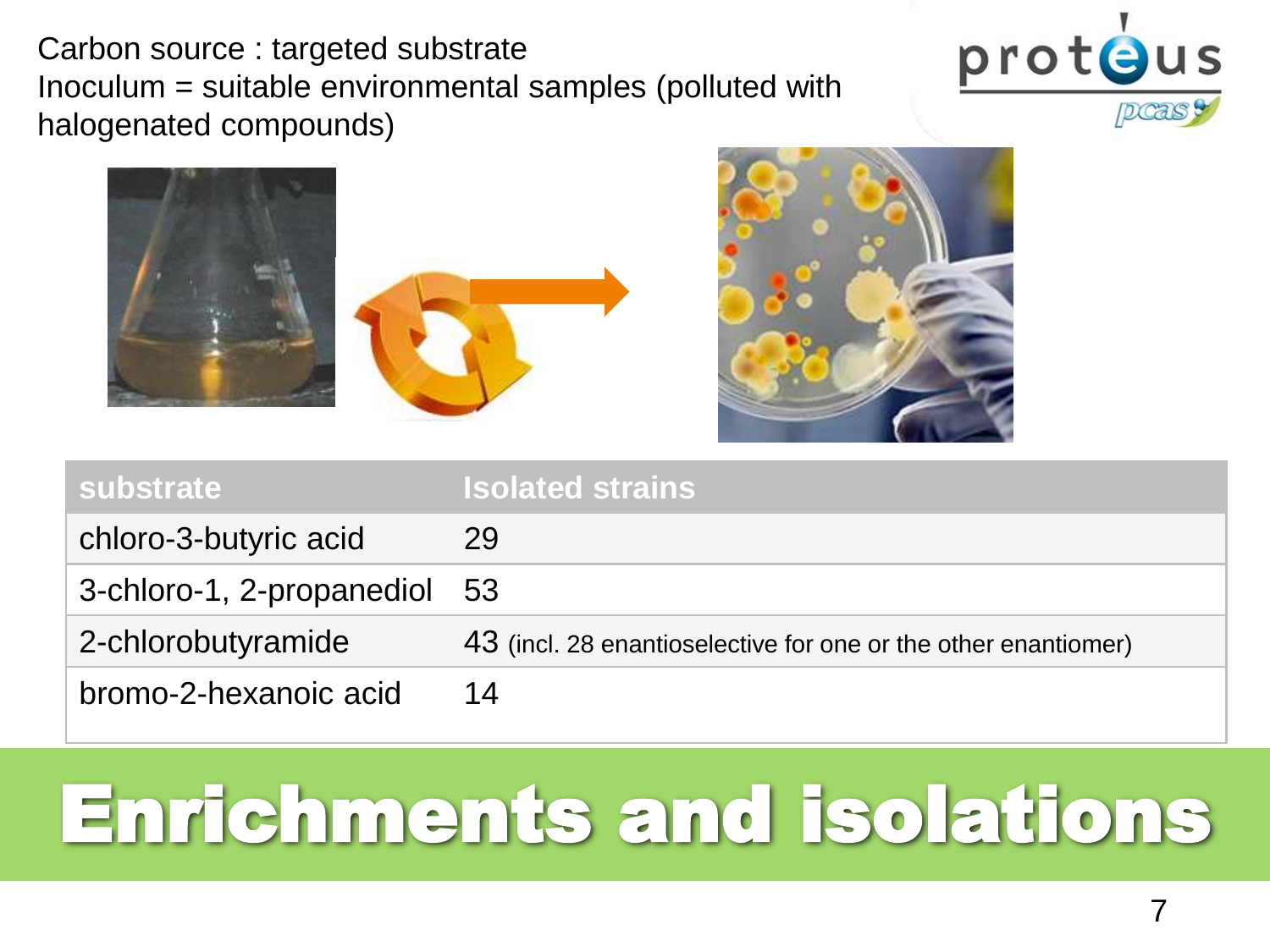

### Screening of the collection of microorganisms

**1800 strains screened**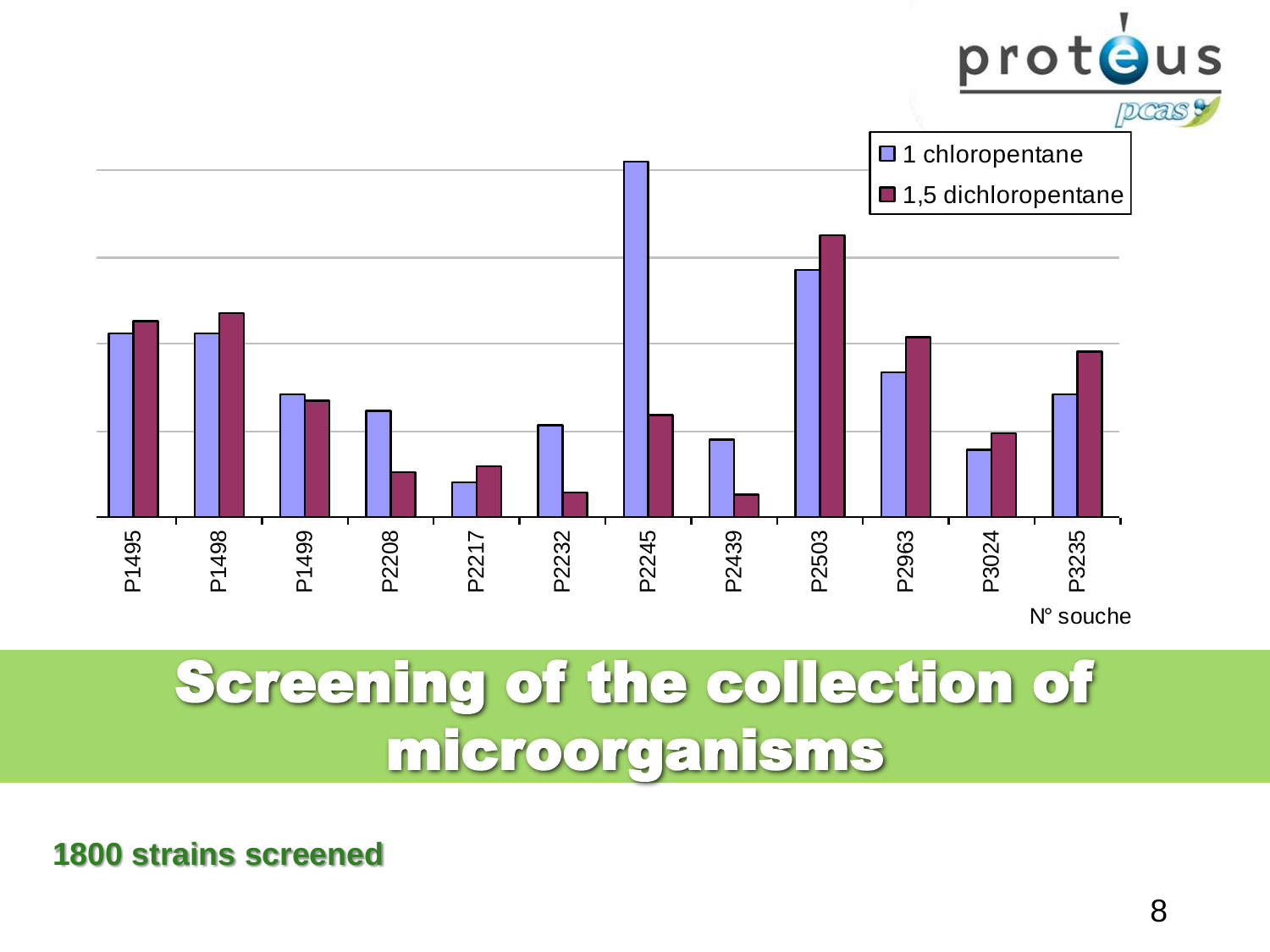

- **Active with a large range of substrates**
- **Preference for brominated over chlorinated substrates**
- **Active on dichlorinated substrates**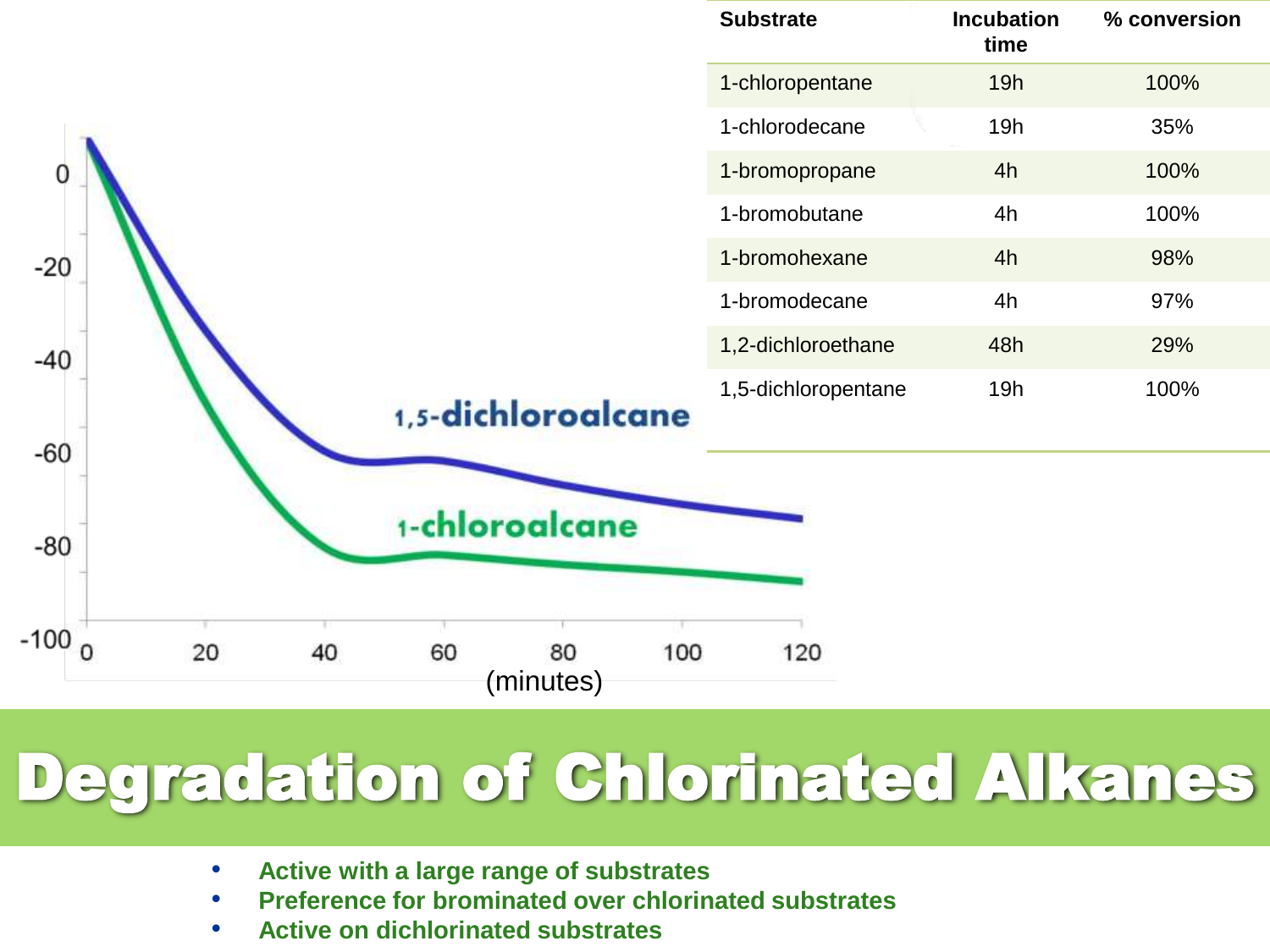

### Enantioselectivity for Chlorinated Alcohols

- **Subterminal chlorinated substrates**
- **production of enantiomerically pure alcohols**
- **Less relevant for bioremediation**
- **Application in green chemistry is very promising**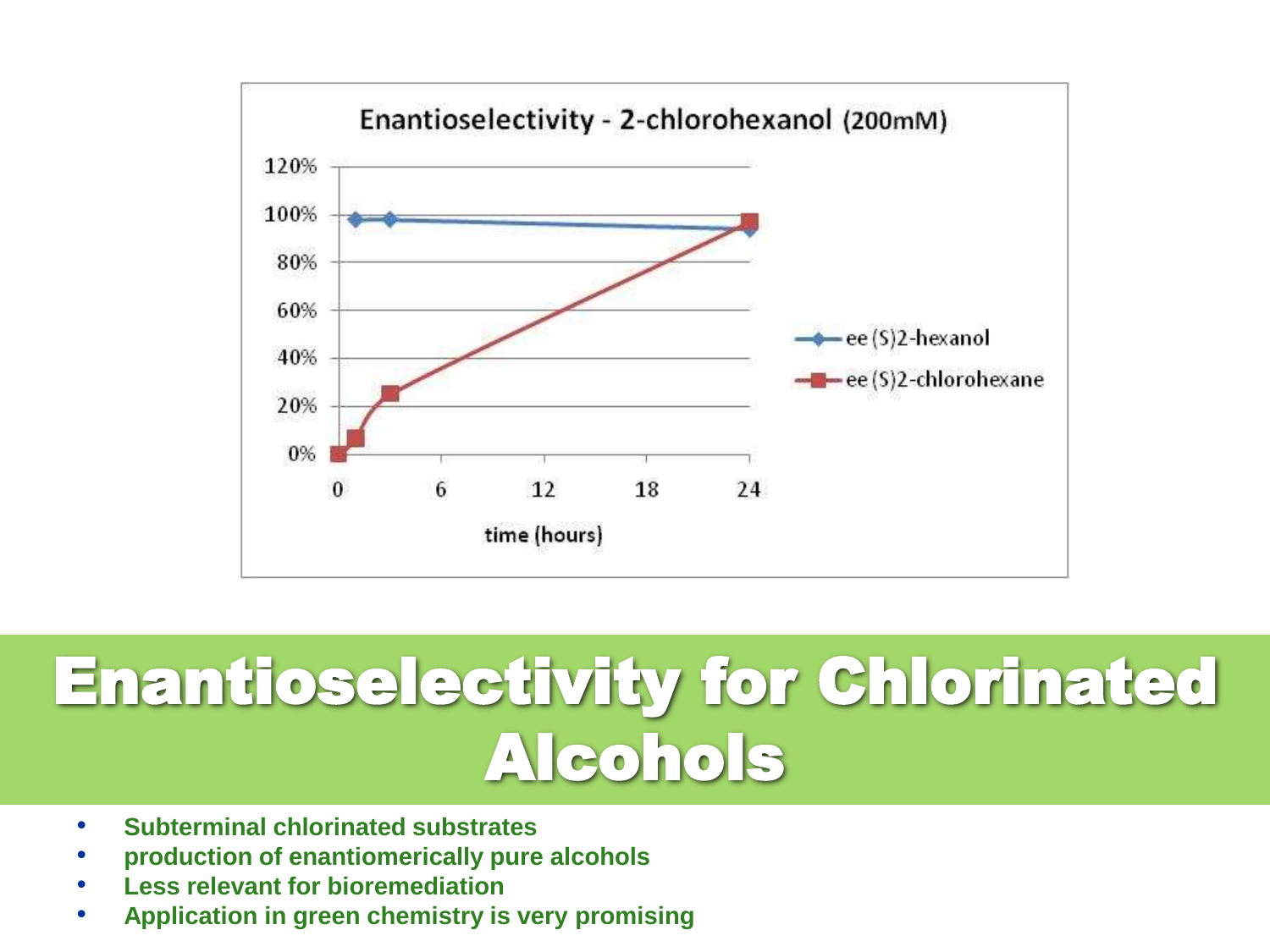

50mM substrate biphasic (buffer / MTBE)

temperature 30°C



### Screening of the enzymatic toolbox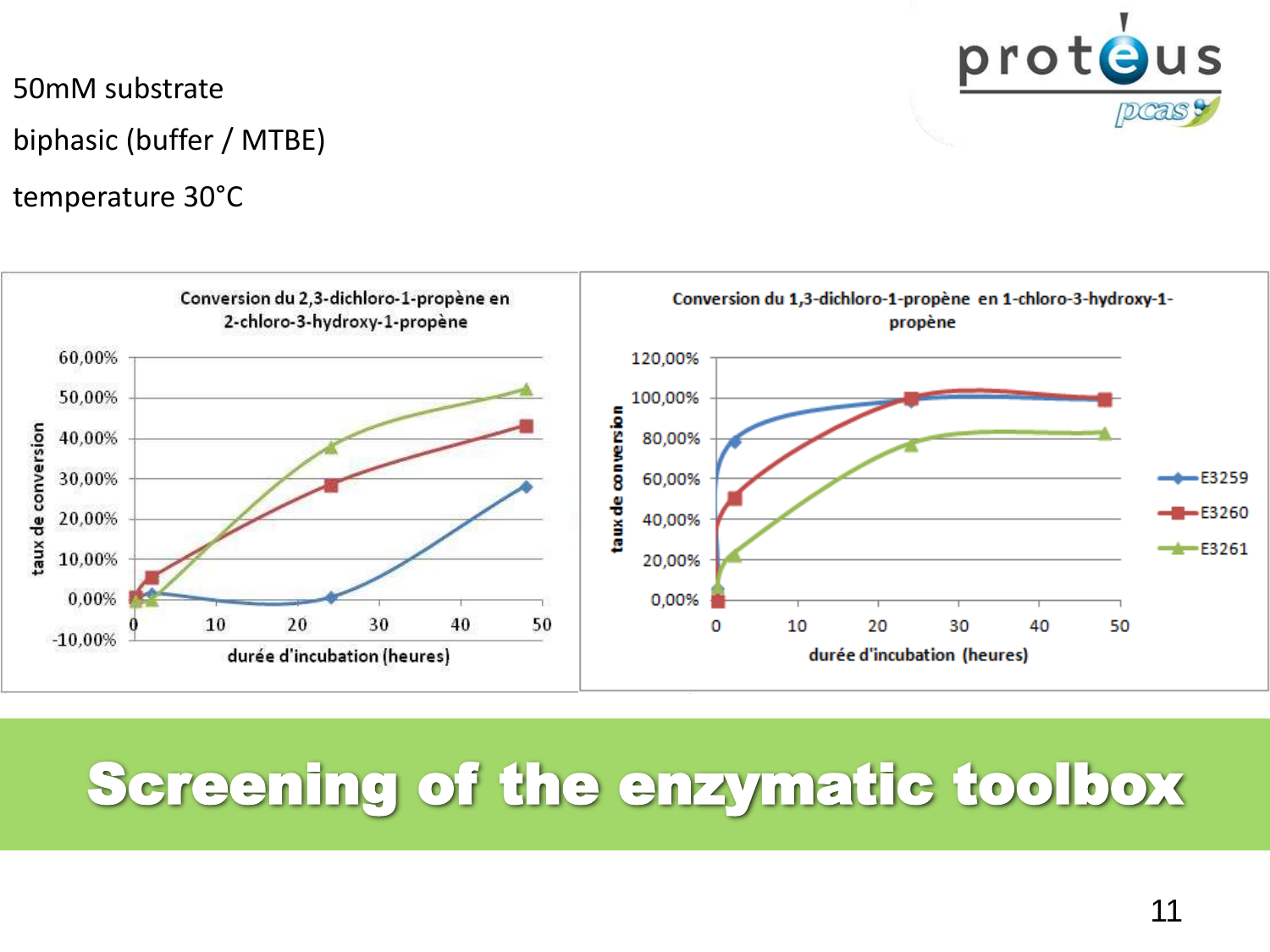





# **Example : Directed Evolution**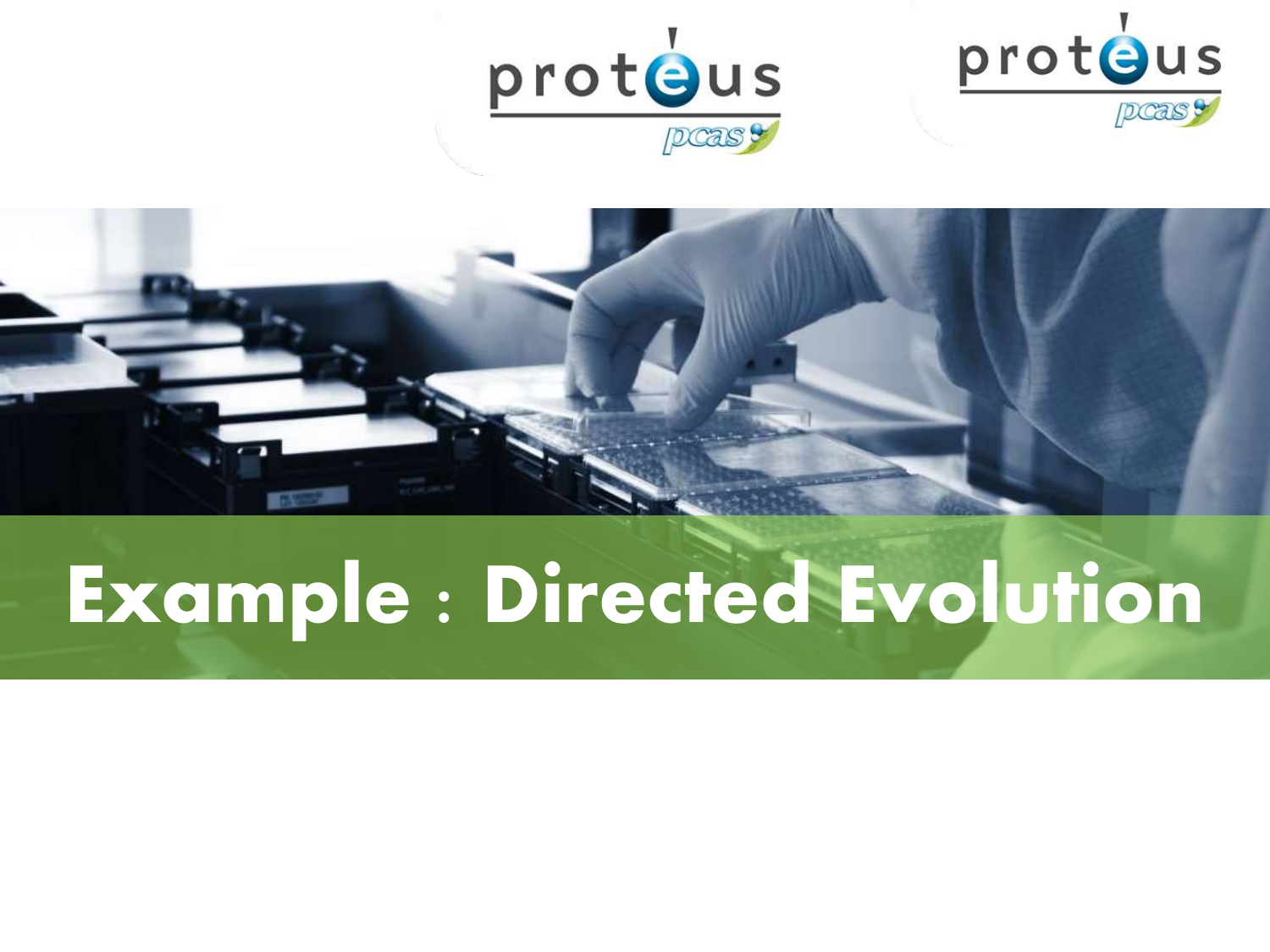

### **Directed Evolution**

Grechkin *et al*. (2006) *Biochim. Biophys. Acta*, *1761***,** 1419 Delcarte *et al* (2000) *Biotechnol. Agron. Soc. Environ*, **4** (3), 157–167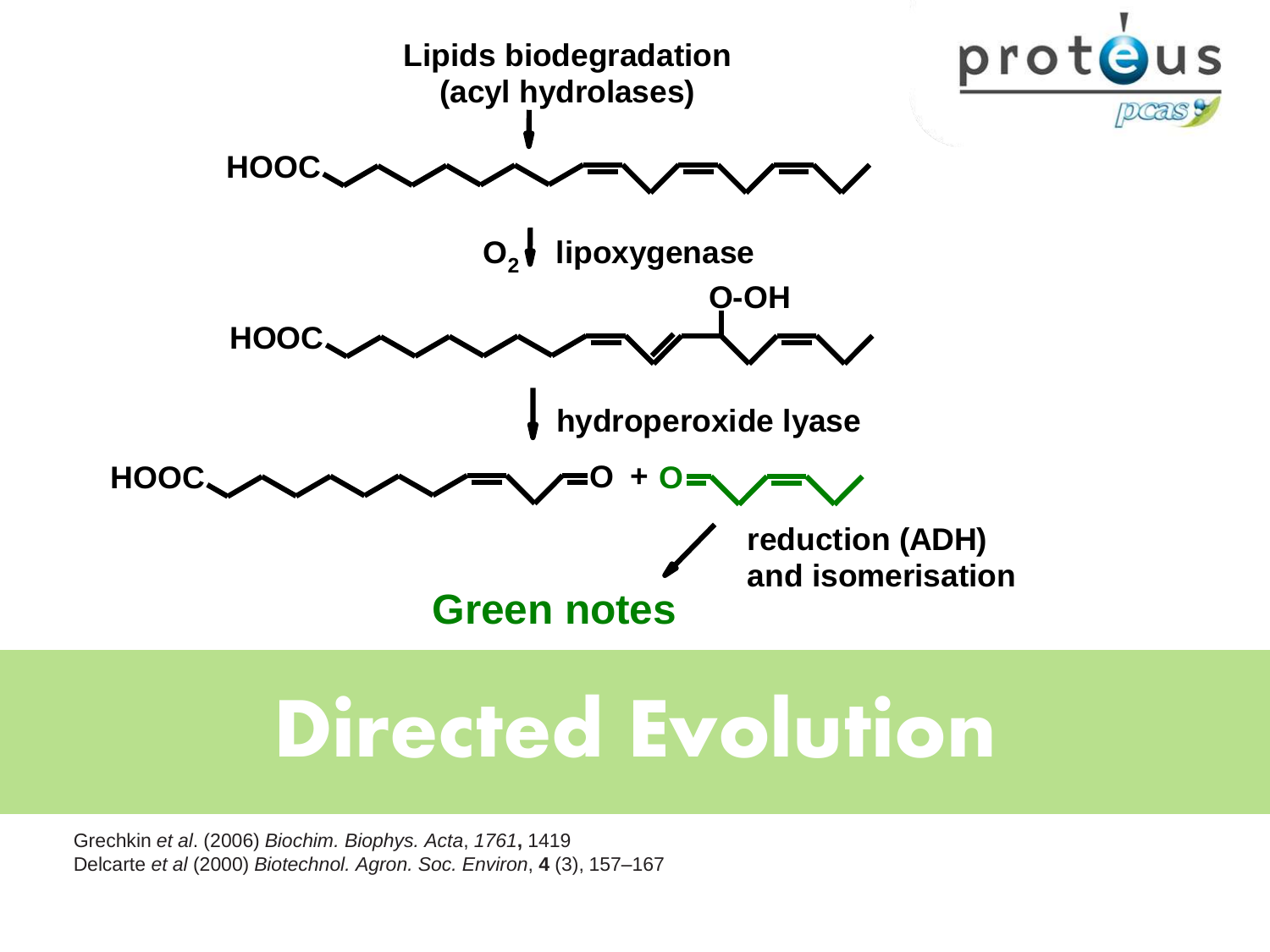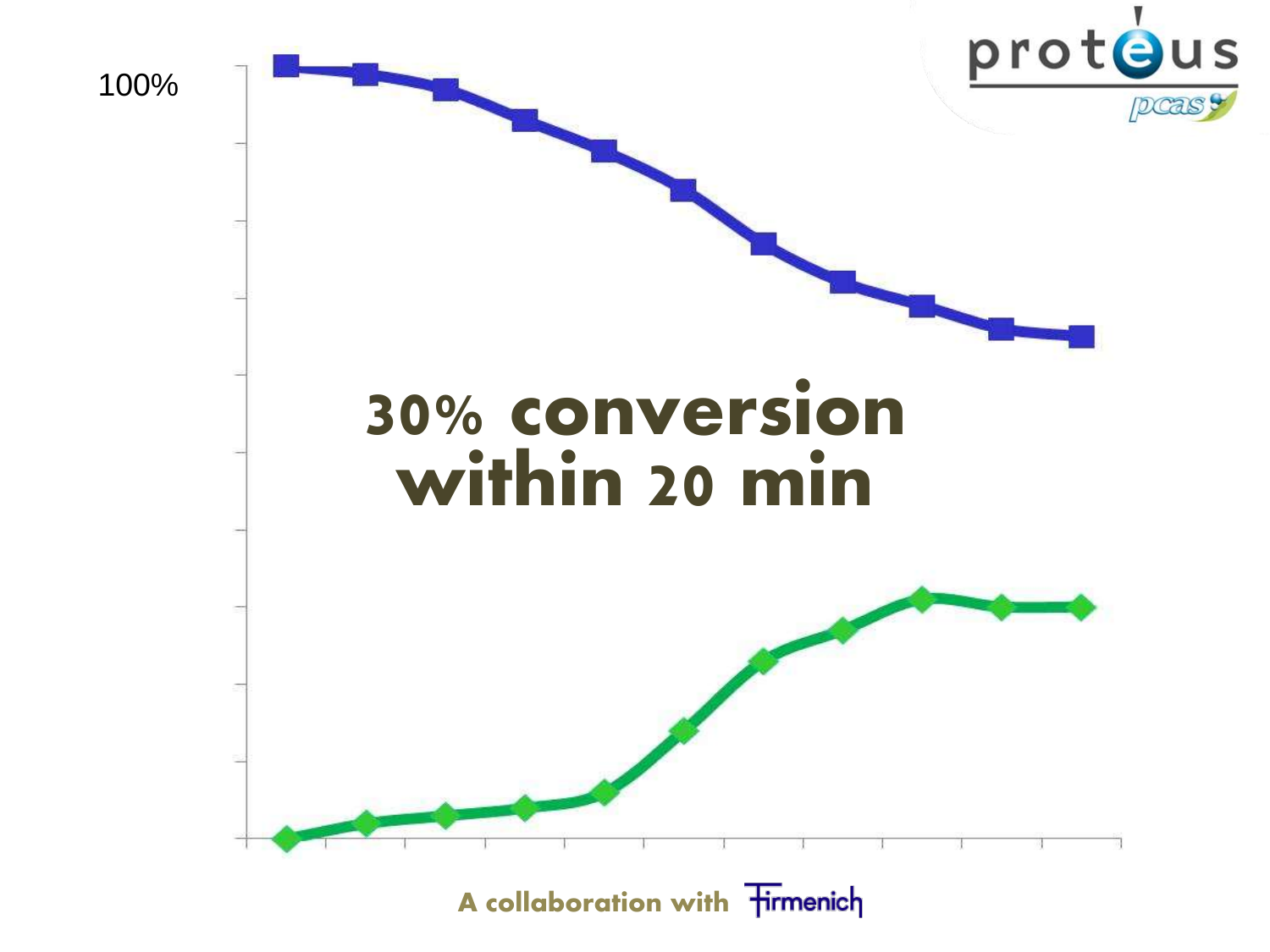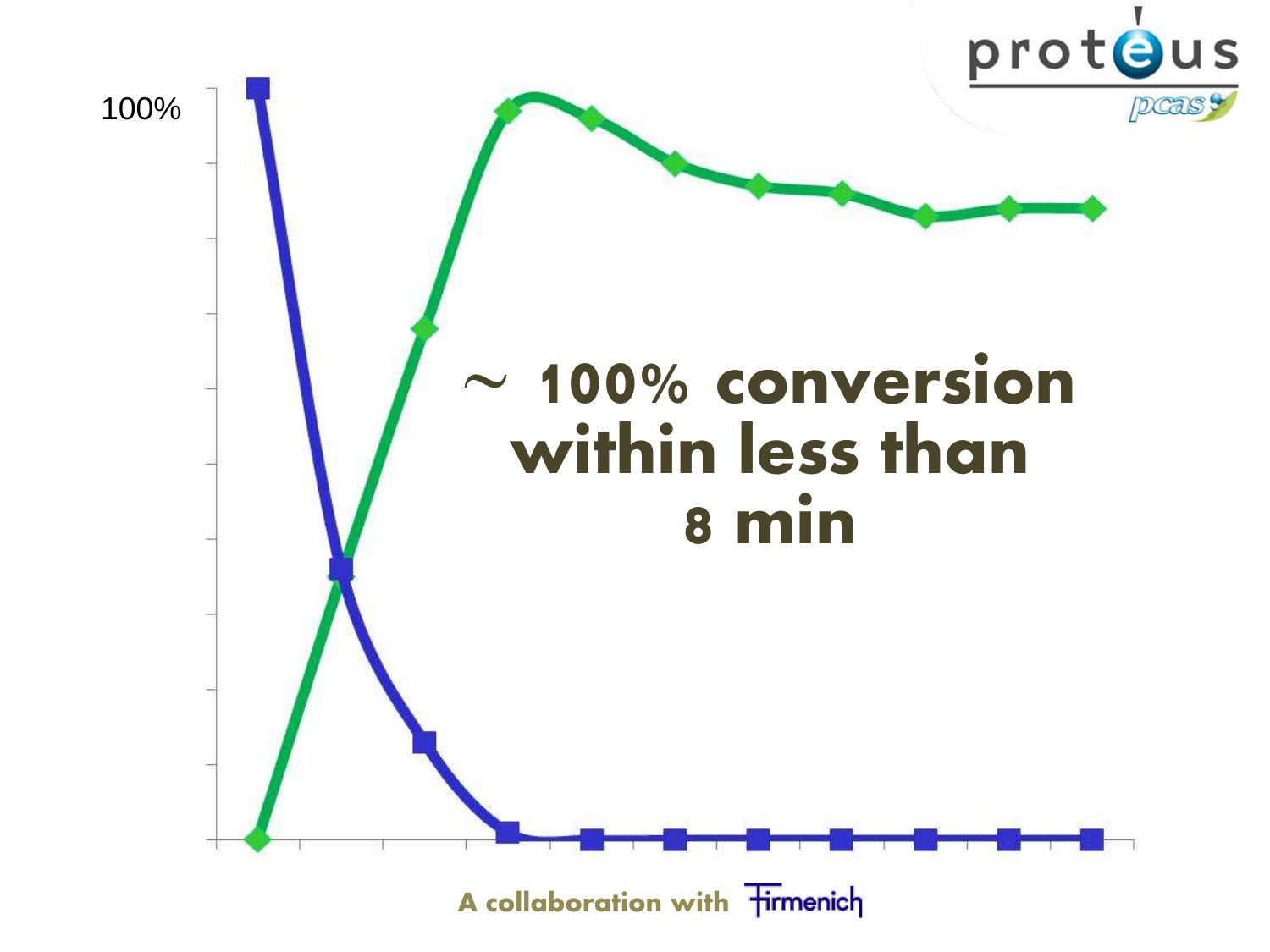

## Green Route to Green Notes

Fredi Brühlmann, Bojan Bosijokovica, Christophe Ullmann, Pascal Auffray, Laurent Fourage, Denis Wahler. Journal of Biotechnology **163** (2013) 339– 345

# **More About This Work**